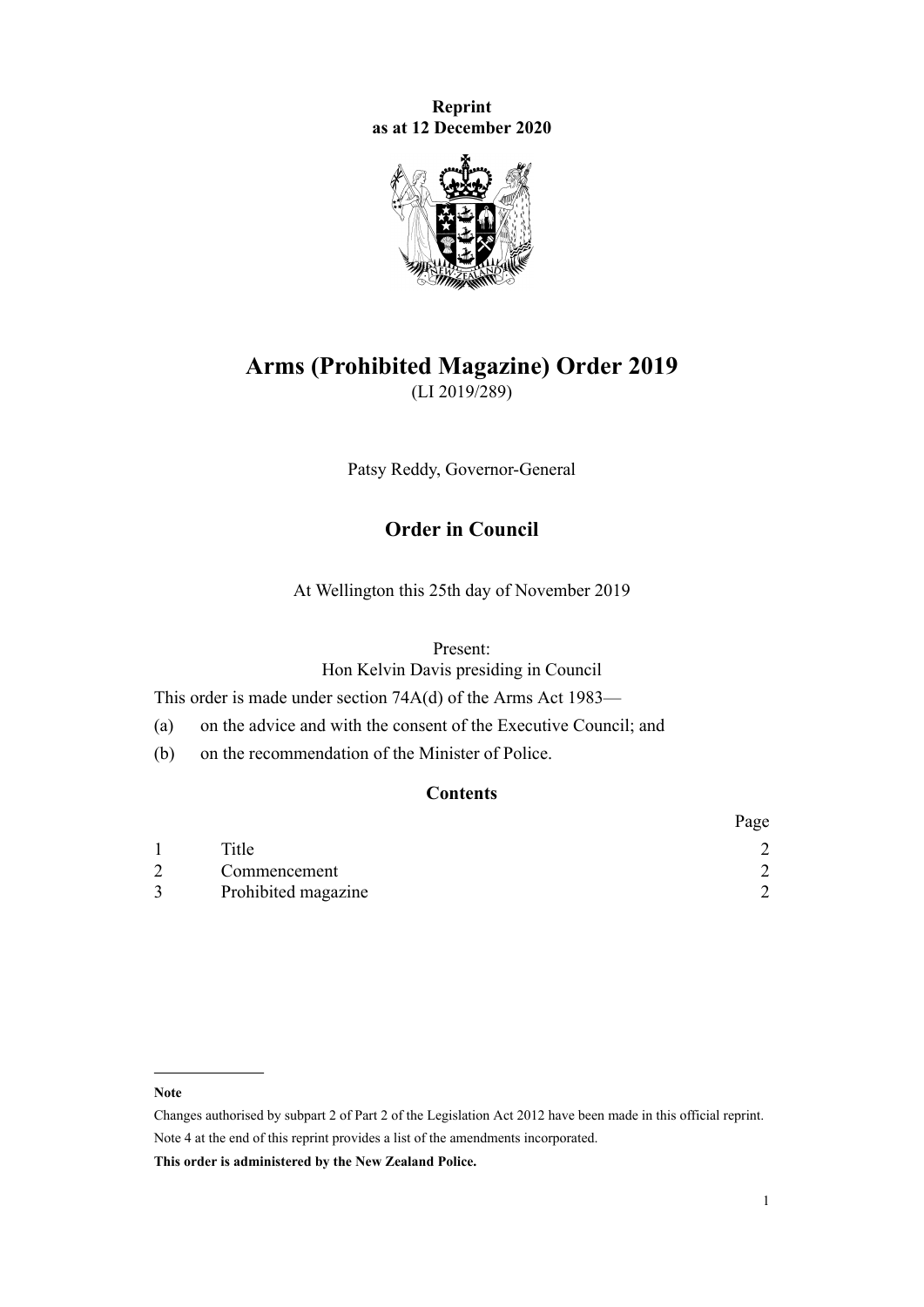# **Order**

### <span id="page-1-0"></span>**1 Title**

This order is the Arms (Prohibited Magazine) Order 2019.

#### **2 Commencement**

This order comes into force on 29 November 2019.

Order: confirmed, on 12 December 2020, by [section 7\(b\)](http://legislation.govt.nz/pdflink.aspx?id=LMS363681) of the Subordinate Legislation Confirmation Act 2020 (2020 No 66).

#### **3 Prohibited magazine**

Any drum magazine that can be attached to a pistol is declared to be a prohibited magazine for the purposes of the Arms Act 1983.

> Michael Webster, Clerk of the Executive Council.

#### **Explanatory note**

*This note is not part of the order, but is intended to indicate its general effect.*

This order, which comes into force on 29 November 2019, declares drum magazines that can be attached to pistols prohibited magazines for the purposes of the [Arms Act](http://legislation.govt.nz/pdflink.aspx?id=DLM72621) [1983](http://legislation.govt.nz/pdflink.aspx?id=DLM72621).

This order is a confirmable instrument under [section 47B](http://legislation.govt.nz/pdflink.aspx?id=DLM6705124) of the Legislation Act 2012. It is revoked at the close of 31 December 2020, unless earlier confirmed by an Act of Parliament. That stated time is the applicable deadline under section  $47C(1)(b)$  of the Legislation Act 2012.

Issued under the authority of the [Legislation Act 2012](http://legislation.govt.nz/pdflink.aspx?id=DLM2997643). Date of notification in *Gazette*: 28 November 2019.